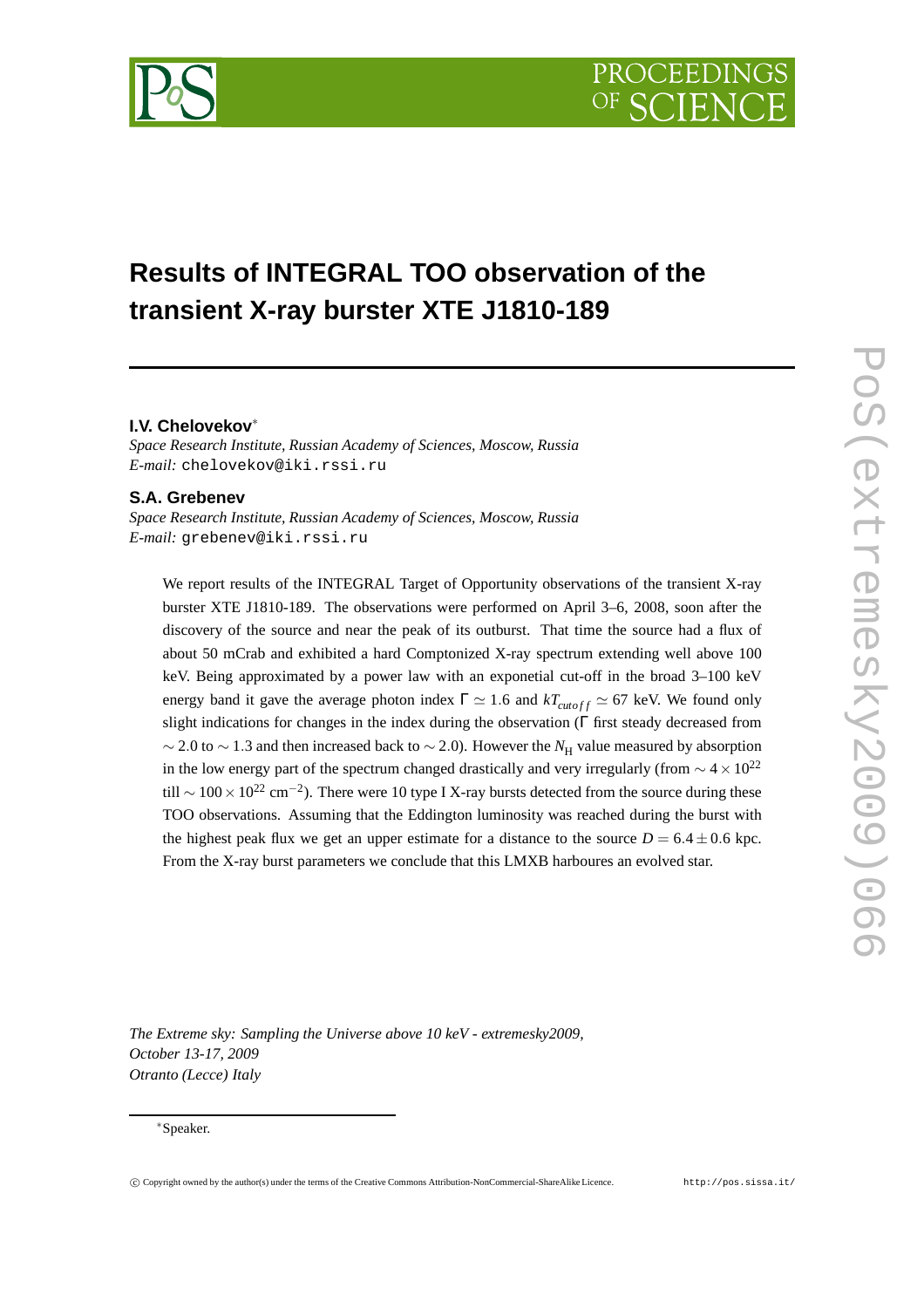#### **1. Introduction**

The X-ray transient XTE J1810-189 was discovered in the spring of 2008 during RXTE/PCA monitoring scans of the Galactic ridge region [7]. A pointed observation started on March 10, at 21:05 UTC revealed a variable source (30% r.m.s. fluctuations). The emission spectrum was consistent with an absorbed power law ( $N_H \simeq 1 \times 10^{22}$  cm<sup>-2</sup>, photon index  $\Gamma \simeq 1.9$ ). The PCA flux history suggested its gradual rise since March 5. The source was observed on March 12-15 with INTEGRAL that measured a slightly steeper spectrum  $\Gamma = 2.26 \pm 0.12$  in the hard  $> 20$  keV IBIS/ISGRI energy band [9]. The observation of XTE J1810-189 on March 17, 2008 with the Swift/XRT telescope revealed the similar spectrum but the higher absorption  $N_{\rm H} = (4.2 \pm 0.7) \times$  $10^{22}$  cm<sup>-2</sup> indicating that there might be an internal source of absorption in the system [4]. In a pointed observation of the source on March 26, at 12:47 UTC the RXTE/PCA detected a type I X-ray burst identifying a compact object in the system as a neutron star. Assuming the Eddington peak luminosity, the upper limit for a distance to the source was obtained  $D \lesssim 11.5$  kpc [8].

In this paper we report the results of TOO (Target of Opportunity) observations of XTE J1810- 189 performed with INTEGRAL on April 3-6, 2008.

### **2. Observations and data analysis**

Based on the detection of the outburst from XTE J1810-189 in 2008 March and its rising Xray brightness it was decided to perform a TOO observation of the source with INTEGRAL. All together there were 57 individual pointing observations (43 in revolution 668 and 14 in revolution 669), each lasting 1–1.5 hours. The total exposure during this TOO observation was over 203 ks.

The data set used in this research was obtained by the ISGRI (an upper detector of the IBIS telescope) and by the Module 1 of the JEM-X telescope aboard INTEGRAL. For detailed description of the IBIS/ISGRI and JEM-X telescopes see [10, 5] and [6] respectively.

Data reduction was performed using the OSA 7.0 software, distributed by the Integral Science Data Center (ISDC). In order to search for X-ray bursts we analyzed the JEM-X (3–20 keV) and IBIS/ISGRI (15–25 keV) detector light curves (count rate histories), using all the detector events, irrespective to their incidence directions. See [2] for more detailed description of the technique.

The spectral fitting was performed with Xspec package, version 11.3.1.

#### **3. Results**

Fig. 1 (left) shows an extended ASM light curve of XTE J1810-189 observations (2–10 keV, top panel) note that 70 counts/s = 1 Crab  $\simeq 2.2 \times 10^{-8}$  erg s<sup>-1</sup>cm<sup>-2</sup>. Each point of the top curve represents a 50 days averaged ASM count rate measured from XTE J1810-189. Here we omitted all the bins, containing less then 15 observing days ( $\leq$ 30% fill up). The middle panel shows the same light curve with better resolution (each point corresponds to a 1 day averaged ASM count rate) and includes some history of the XTE J1810-189 discovery and observations. Note that the light curve may be contaminated by X-ray bursts represented by single point excesses (e.g. 54585), while count rate excesses consisting of several points (e.g. 54560-54570 MJD) are most likely due to the XTE J1810-189 flaring activity. The bottom panel is a yet more detailed ASM light curve,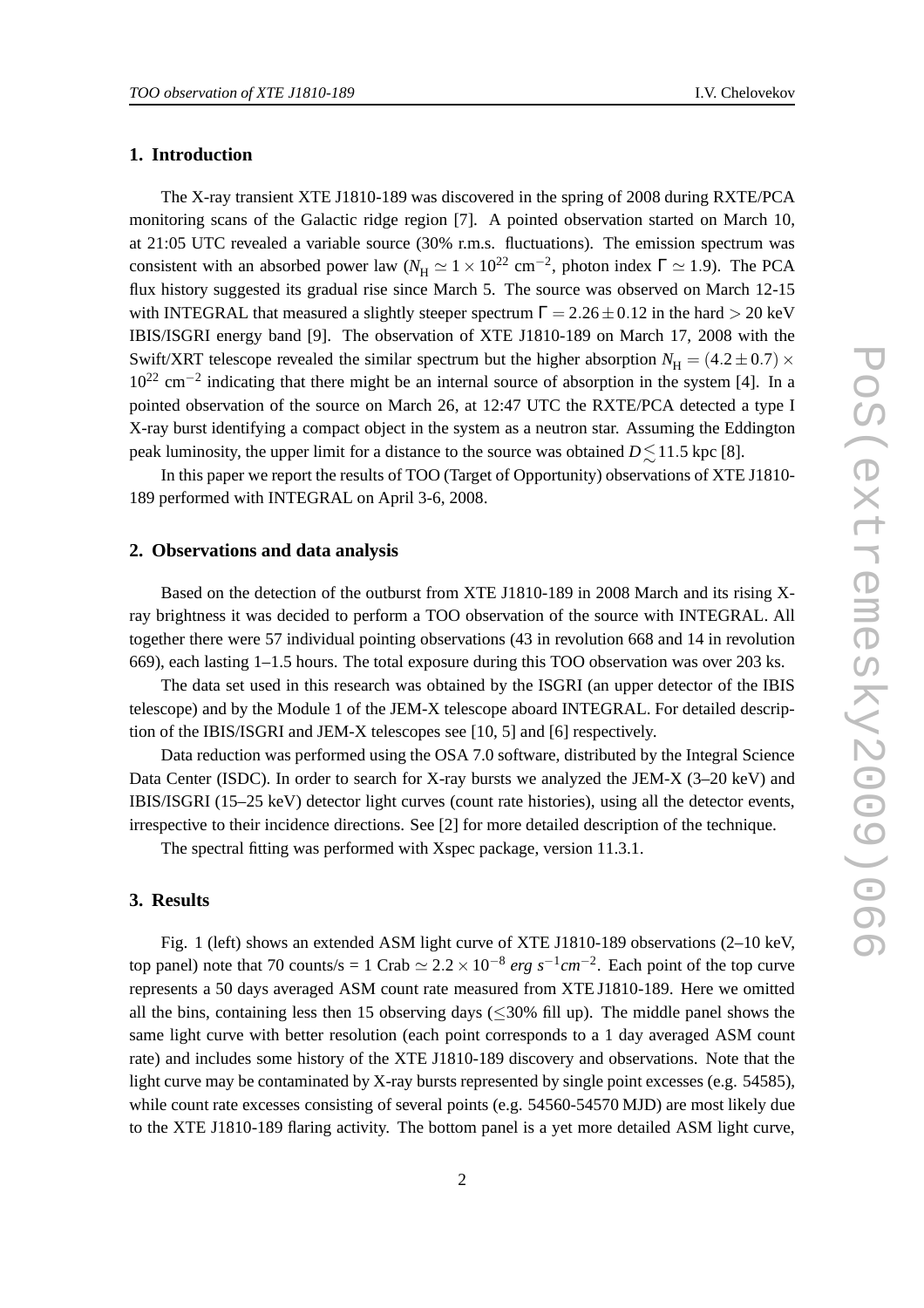

**Figure 1:** Left: All three panels show the RXTE/ASM count rate from XTE J1810-189 in the 2–10 keV energy band. Right: Swift/BAT count rate history of XTE 1810-189 in the 15–50 keV energy band.

corresponding exactly to the interval of the INTEGRAL TOO observations. Each point on this panel represents already the one-dwell ( $\sim$  90 s) averaged ASM count rate.

Fig. 1 (right) shows the Swift/BAT count rate history of XTE J1810-189 in the 15–50 keV energy band. Note, that in this energy band 1 *count*  $s^{-1}cm^{-2} = 4.6$  Crab  $\simeq 1.4 \times 10^{-8}$  erg  $s^{-1}cm^{-2}$ . An arrow marks the epoch of the INTEGRAL TOO observation. We can see that this INTEGRAL TOO observation took place during the peak of the source's hard X-ray outburst (note, that the ASM light curve shows that it was carried out  $\sim$  10 days before the peak in the standard X-ray band). The SWIFT/BAT energy band is not affected by interstellar or system inner absorption, so the outburst is clearly seen. From this curve we can see, that the source recently underwent another outburst which started in December 2008 and continued on till January 2009 (∼ 54800– 54880 MJD). The gap in the curve in the middle of this outburst and a comparatively poor statistics are due to the lack of the Swift/BAT data. The lack of observational data does not allow one to empirically determine whether such outbursts are regular or the observed one is a standalone. This outburst may as well be an evidence for the beginning of an activity period, like the one observed from KS1731-294 in 1989-2001 (see [2]).

#### **3.1 Spectral analysis**

In addition to the TOO observations, there were 229 science windows (SCWs) with XTE J1810- 189 inside the IBIS FOV, but none with the source inside the JEM-X one. This let us examine the behavior of the source in the hard 20–100 keV energy band. Fig. 2 (left) shows the results of fitting IBIS/ISGRI spectra of the source by a power law model. Each point in the figure corresponds to 10 individual INTEGRAL observations (SCWs). The upper panel shows 20–100 keV flux from the source. The lower panel shows a power law index. Dashed boxes on each of the panels designate the INTEGRAL TOO observations. Although there are some variations in the spectral hardness during raising of the outburst, it shows no trend correlation with the hard X-ray flux. The spectrum remains Crab-like with an index  $\sim$  2.0 – 2.5 most of the time.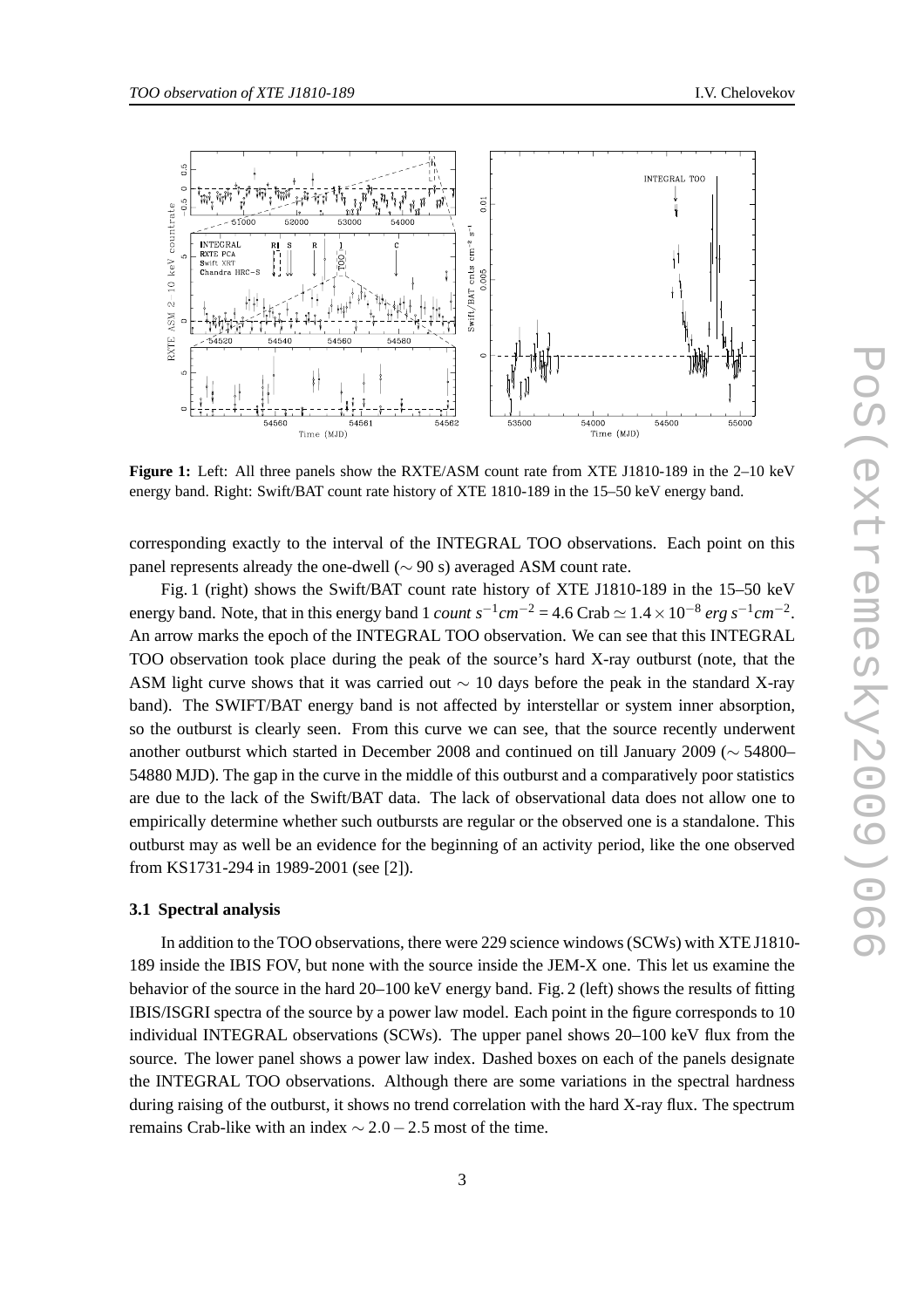

**Figure 2:** Left: Results of fitting the IBIS/ISGRI 20–100 keV spectra with a power law model. Right: Results of fitting the broad band (3-100 keV) JEM-X+IBIS/ISGRI spectra with a cutoff power law model with interstellar absorption.

During the 5 INTEGRAL revolutions ( $\sim$  15 days) after the TOO observation the source was also often within the IBIS FOV (and again never in the JEM-X one) but it was mostly over  $10°$  off axis and less significant than 6–7 standard deviations, so we were not able to trace further evolution and decay of the outburst.

Fig. 2 (right) shows the results of fitting the broad band (3–100 keV) JEM-X+IBIS/ISGRI spectra to a cutoff power law model with interstellar absorption. Each point corresponds to one science window during the TOO observation. The upper panel shows a level of absorption in units of 10<sup>22</sup> *cm*<sup>−2</sup>. The middle panel shows the 3-20 keV model flux from the source in units of 10<sup>-9</sup> erg cm<sup>-2</sup> s<sup>-1</sup>. The lower panel shows power law index. The cutoff energy was fixed at its average value  $E_{\text{cutoff}} = 66.7$  keV, obtained during fitting individual SCW spectra. The gap in the data is due to the INTEGRAL passing through Earth's radiation belts. Note, that the power law index first gradually decreased from  $\sim$ 2 to  $\sim$ 1.3 and then came back to  $\sim$ 2.0. The flux from the source in 20-100 keV did not vary with the 3-20 keV flux. This indicates that mass accretion rate or structure of inner accretion disk and area around boundary layer, where harder photons not affected by absorption are originated from, did not change. The cause of quasi-periodic variations of soft X-ray radiation (see Fig. 2 right) could be absorption in irregular structures at the outer edge of the accretion disk.

Fig. 3 (left) shows the average INTEGRAL TOO broad band (3–100 keV) combined JEM-X and IBIS/ISGRI spectrum of the source. JEM-X spectrum was renormalized during fitting by factor 1.25 (this factor was obtained from similar fitting of the Crab spectra). Tab. 1 shows the results of fitting this spectrum by several well known spectral models. Note that values of the reduced  $\chi^2$ are quite high mostly due to JEM-X spectrum which is an average of many non uniform individual SCW spectra. Fig. 3 (right) shows the spectrum of the X-ray burst detected from XTE J1810-189 at 10:38:30 on Apr 4 (UTC) and its Black Body fit ( $kT_{BB} = 2.2 \pm 0.2$  keV) (top) and spectrum of the XTE J1810-189 persistent emission during the whole 1 hour INTEGRAL pointing observation,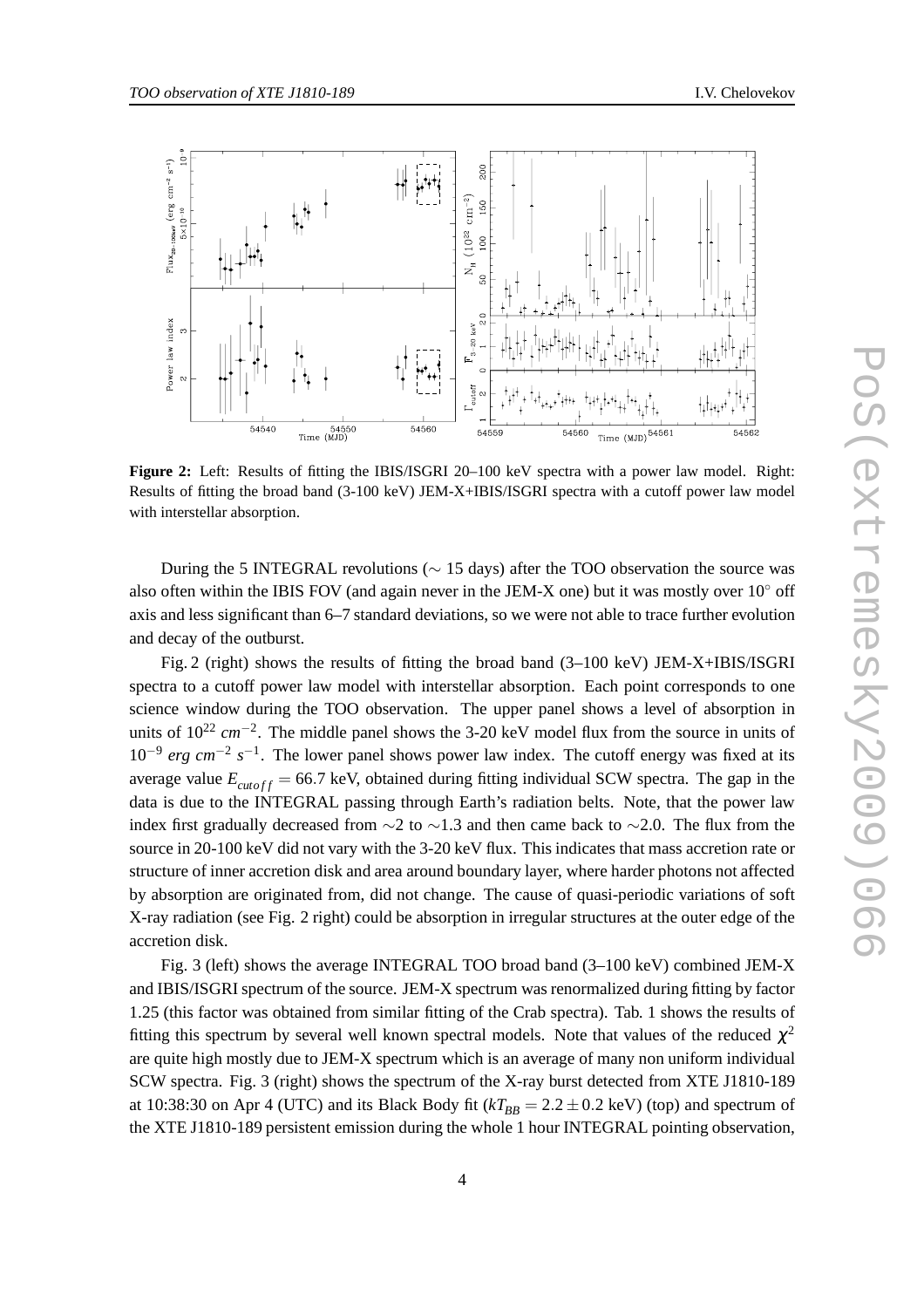

**Figure 3:** Left: Average INTEGRAL TOO broad band JEM-X+IBIS/ISGRI spectrum of the XTE J1810- 189 persistent emission. Right: Spectrum of the X-ray burst detected from XTE J1810-189 at 10:38:30 on Apr 4 (UTC) (top) and spectrum of the XTE J1810-189 persistent emission during the whole 1 hour INTEGRAL pointing observation, containing the burst (bottom).

**Table 1:** Best-fit parameters for the broad band 3-100 keV JEM-X+IBIS spectrum of XTE J1810-189 integrated over the whole set of TOO observations.

| Model        | $N_H$                       | $\Gamma_{\text{cutoff}}/\tau_{\text{compst}}$ | $E_{\text{cutoff}}/kT_{\text{brems}}/kT_{\text{compst}},$ | $\chi^2/N(N)$ |
|--------------|-----------------------------|-----------------------------------------------|-----------------------------------------------------------|---------------|
|              | $10^{-22}$ cm <sup>-2</sup> |                                               | keV                                                       |               |
| wabs(cutoff) | $24.9 \pm 2.8$              | $1.58 \pm 0.07$                               | $66.7 \pm 0.1$                                            | 2.43(17)      |
| wabs(bremss) | $15.0 \pm 1.4$              |                                               | $49.0 \pm 1.4$                                            | 2.97(18)      |
| wabs(compst) | $36.4 \pm 2.5$              | $3.7 \pm 0.2$                                 | $23.0 \pm 1.4$                                            | 3.32(17)      |

containing the burst and its approximation by a power law with  $\Gamma = 3.15 \pm 0.13$  (bottom).

The analysis of combined JEM-X+IBIS/ISGRI spectra shows that the source had a rather hard spectrum during the whole TOO observation (at the peak of the outburst) which is expected at estimated 3-100 keV luminosity at the level ∼5-10% of Eddington. The only variation of the spectrum is due to varying absorption, presumably due to the presence of complex structure at the outer edge of the disk. Irregular as these variations seem to be, yet at least during the day 54560 (MJD) (see Fig.2 right) the 3-20 keV flux varies with a distinct 5-6 hours period. Note, that generally flux rises when  $N_H$  drops. At the same time harder X-ray radiation remains constant, so we can not attribute the periodicity to dips caused by orbital eclipse.

#### **3.2 X-ray bursts**

When the accretion rate in the transient binary star rises during the outburst, one would naturally expect the type I X-ray burst rate to also rise, because generally it should take a shorter time to accumulate enough matter on the surface of the neutron star for a thermonuclear explosion to ignite. Considering the fact, that the TOO observation was performed during the peak of the flare, when the accretion rate is at maximum, we made an effort to search for type I X-ray bursts in JEM-X, as well as in IBIS data (many type I X-ray bursts are also well seen in harder X-rays, see [3]).